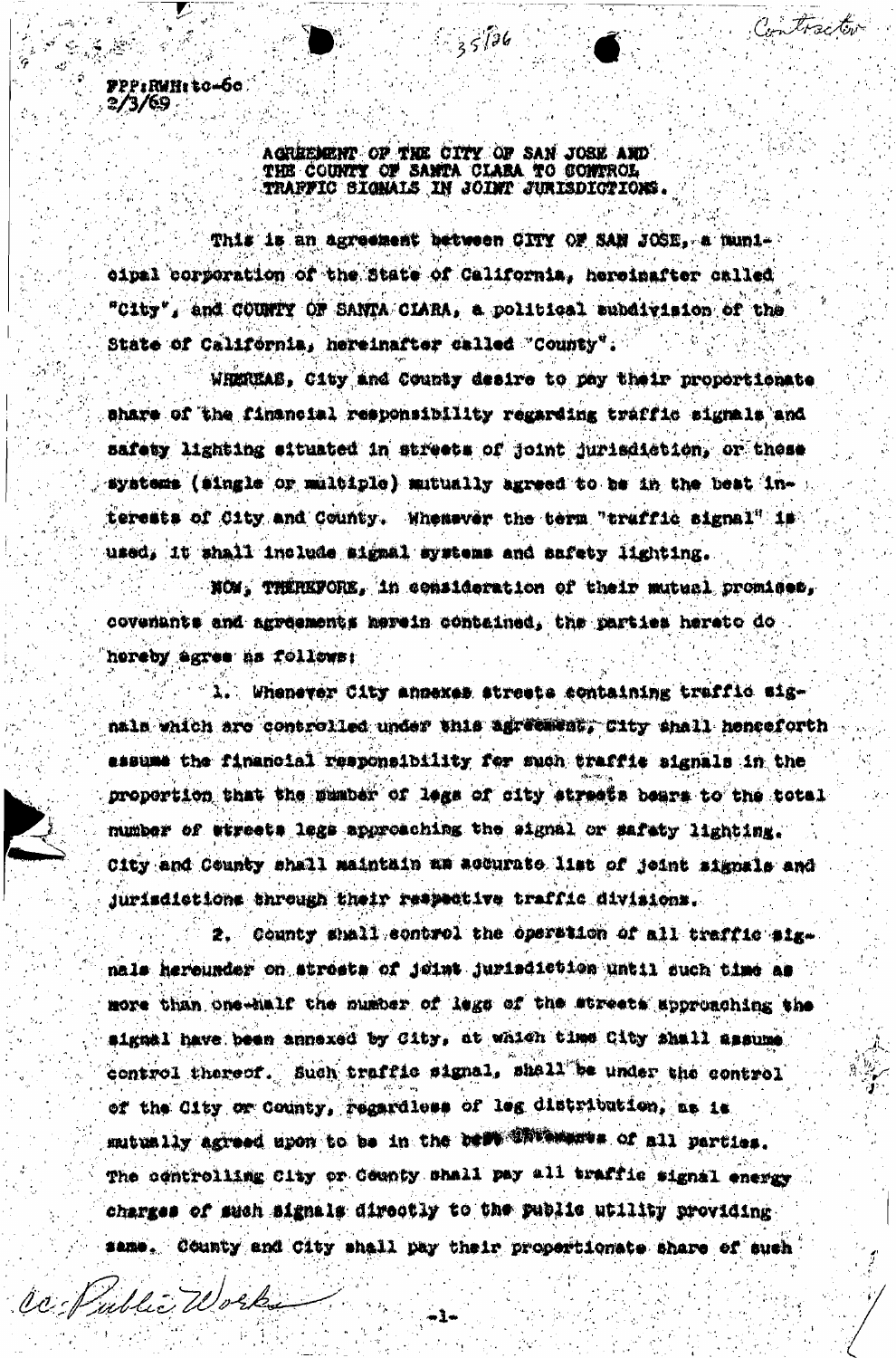traffic signal energy based upon the formula contained in Paragraph 1 hereof, within thirty (30) days after billing until such time as the entire intersection is within the City.

. Maintenance shall be vested with City or County having control of operation as detailed in Paragraph 2. The cost of rendered muintenance is determined as follows:

(a) For the servicing, maintenance and repair of traffic signals which have become worn or defective from normal use. d standard fee per month routing valge on the advantagementies

Por those traffic signals set forth in the accurate list of jeint traffic signals referred to in Faragraph 1 above, billing shall be on Becember Blat, and on June 30th, of each year of the term hereef. for the monthly servicing, maintenance and repair, and City and County shall pay their share thereto within thirty (30) days after reseipt of bill.

(b) for the repair of traffic signals which have become damaged and defective by accidents, City or County shall calculate its costs for each such repair and shall mill accordingly inmediately upon ascertainment thereof. Payment shall be within thirty (30) days after receipt of bill.

Where a traffic signal lies partly within both jurisdictions, the formula for the proration of such charges shall be as set forth in Paragraph 1 above.

4. It is understood and agreed that neither City nor any officer or employee thereof thall be responsible for any damage or liability cecurring by reason of a negligent or wrongful act or emisaton done by County under or in connection with any work, authority or jurisdiction delegated to County under this Agreement. It is also understoed and agreed that, pursuant to Government Code sec. tion 895.4, County shall fully indemal states have harmless from any liability imposed for injury (at defined by Government Code section 810.8) occurring by reason of a negatigent or wrongful act or

. 2-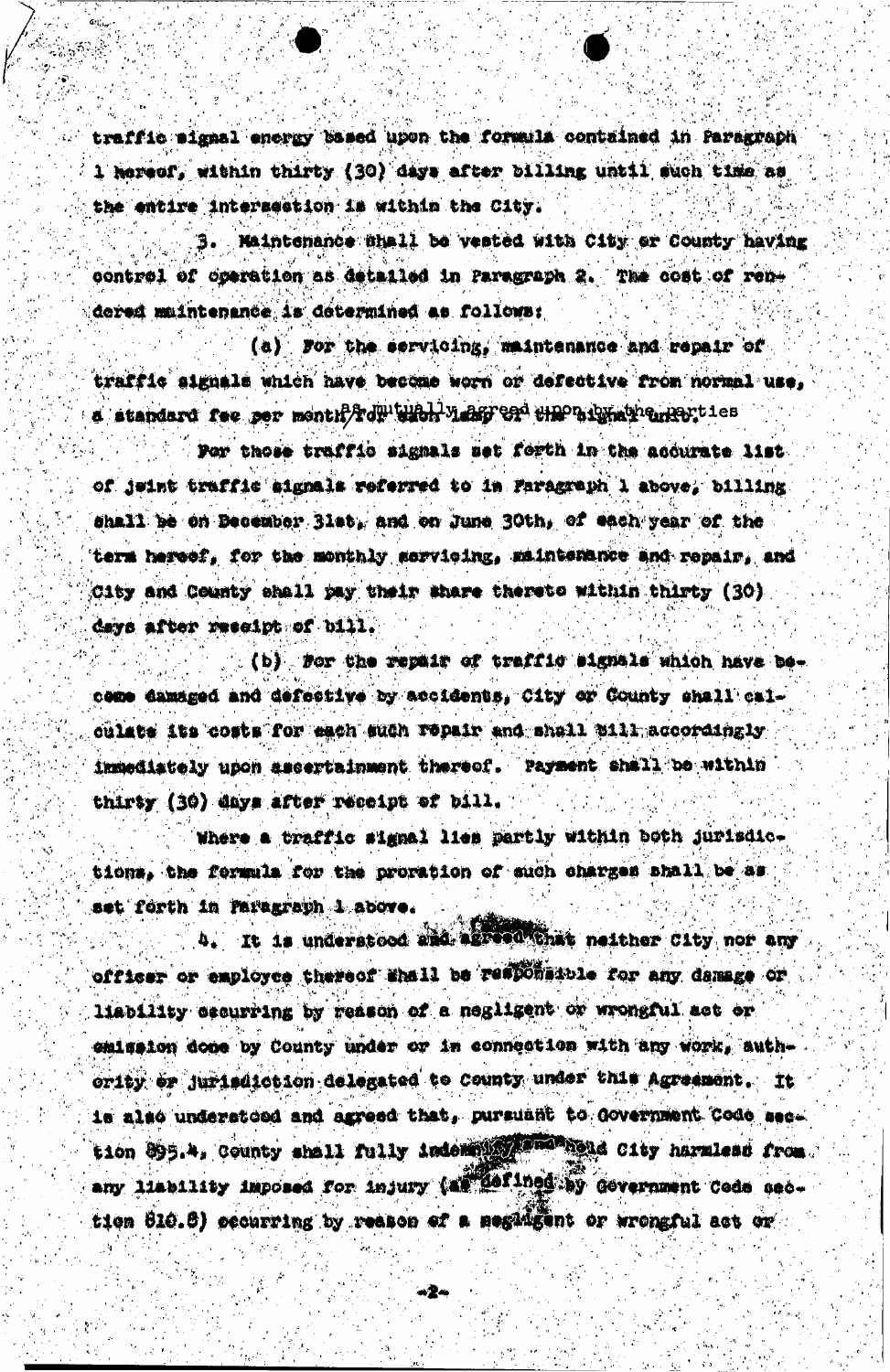omission done by County under or in connection with any work, authority or jurisdiction delegated to County under this agreement.

It is further assessed and agreed that weither County hor any ufficer or employee thereof, is responsible for any damage or liability occurring by reason of a negligent or wrongful act or calssion done by dity under or in connection with any work, authority or jurindiction not delegated to County under this agramment. It is also understood and agreed that mureuant to devernment Code section 895.4, City shall fully indemnify and hold County harmless from any liability imposed for injury (as defined by Government Code section 810.8) cocurring by reason of a negligent or wrongful act or cmission done by City under or in connection with any work, authority or jurisäiction not delegated to County under this agreement.

5. This agreement shall take effect on the date of execution hereof and shall continue in force until one (1) year after said date of execution of this agreement, with the option to either party of extending the same for suscessive periods of one (1) year from the latter date on the same cerms as those set forth herein unless either party shall notify the other party in writing at least sixty (50) days in advance of the date on which the agreement would otherwise expire that it does not sesire to extend the agreement under said option, the option shall be deemed to have been exercised, and this contract shall automatically be extended for one (1) additional **TOAT.** 

۰ŧ.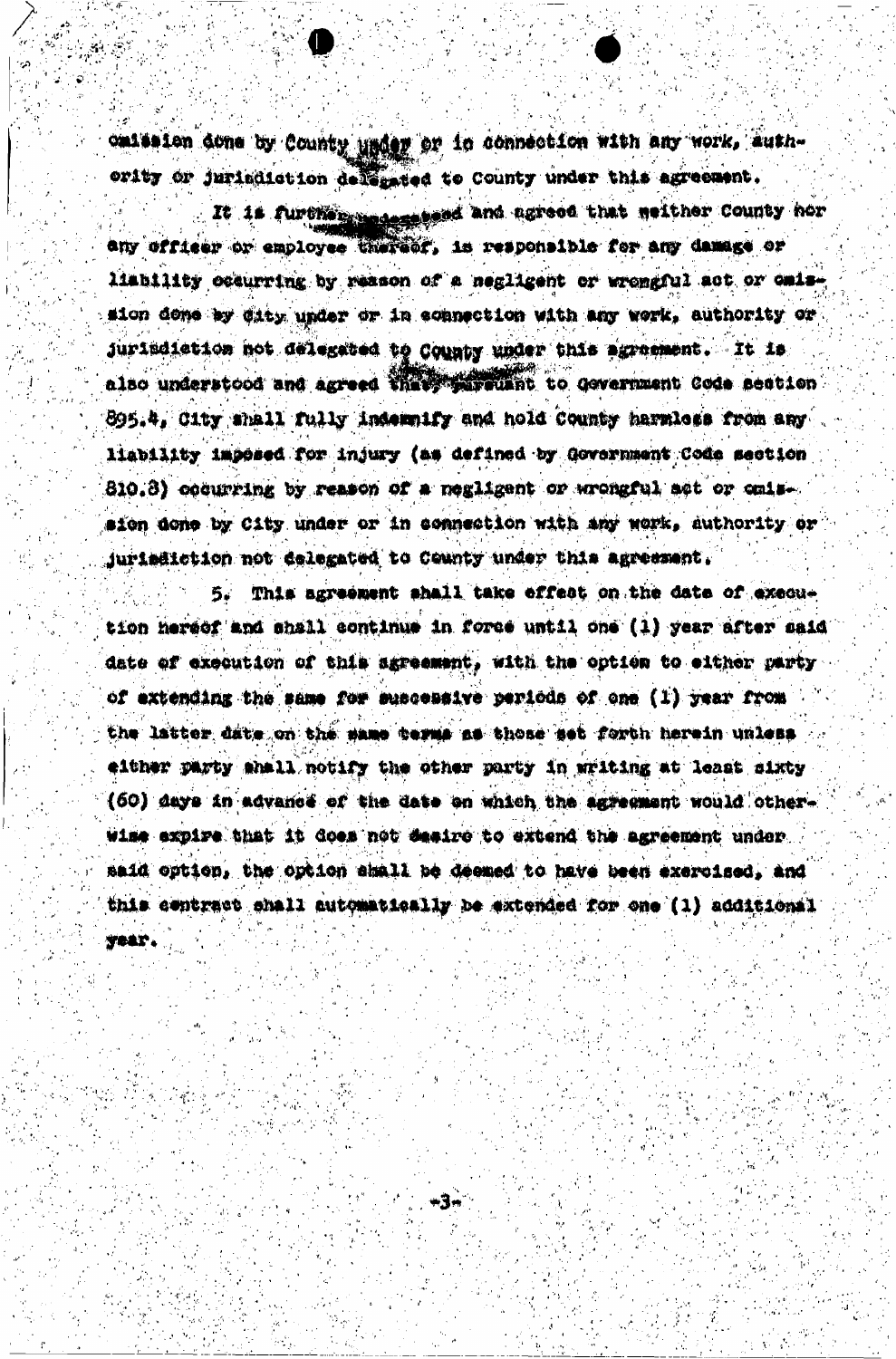IN WITNESS WHEREOF, the parties hereto have executed this agreement as of the following dates: County:  $\blacksquare$ APR 2.2 1969  $29.1969$ and City:

APPROVED AS TO FORM:

CITY OF SAN JOSE A minicipal

Desuty City Attorney

ATTEST:

FRAXCIS L/GREINER Deputy if ty **Clerk** 

**LYO**  $\psi=\psi$ 

៊ីស្តែឡូ **THE ALTER** And

APPROVED AS TO FORM:

COUNTY OF SANTA CLARA

Absistant County Counsel

JEAN PULLAN, Clerk<br>Board of Supervisors ATTEST:

elan

12n.

ن مستا<sup>ل</sup> المركزيون

"County"

SUDervisors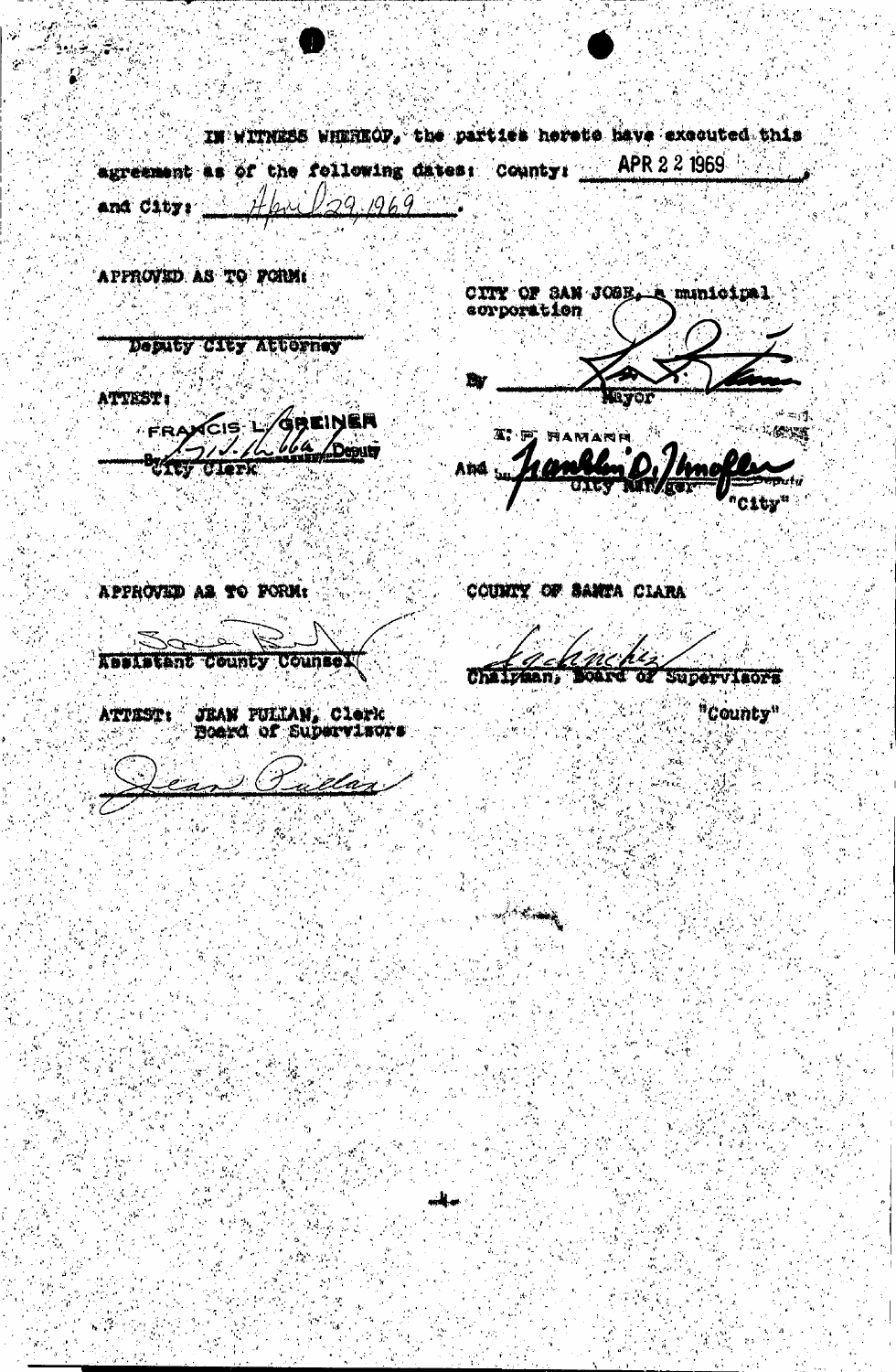| *county | S.D. All<br>of santa clara <sup>®</sup>                                                                                      |        |  |
|---------|------------------------------------------------------------------------------------------------------------------------------|--------|--|
|         | TRANSMITTAL MEMORANDUM<br>DEPARTMENT OF PUBLIC WORKS<br>DATE: April 14, 1969                                                 |        |  |
| FOR:    | April 22<br>BOARD OF SUPERVISORS AGENDA OF                                                                                   | ,19 69 |  |
| FROM:   | STEFFANI, DESIGN, PUBLIC WORKS                                                                                               |        |  |
| TITLE:  | AGREEMENT BETWEEN THE CITY OF SAN JOSE AND THE COUNTY OF<br>SANTA CLARA TO CONTROL TRAFFIC SIGNALS IN<br>JOINT JURISDICTIONS |        |  |

### DESCRIPTION:

On January 14, 1963 the City of San Jose and the County of Santa Clara entered into an agreement providing that the City would provide maintenance service for certain traffic signals which were previously the County's responsibility. With the progress of the expressway program and the installation of other traffic signals. traffic signals that are County responsibility were being put into service well outside the influence of the City of San Jose. To service these traffic signals a County Signal Maintenance Shop was established. Now that the County can provide service for traffic signals the 1963 agreement should be revised to reflect the change in the County's maintnenace capabilities.

The revised agreement provides for the City and County to pay their proportionate share of the financial responsibility regarding' traffic signals and safety lighting where joint jurisdiction exists. Under the agreement the County would retain control of the operation and maintenance of all traffic signals on streets of joint jurisdiction until such time as more than one-half the number of legs of the streets approaching the intersection have been annexed by the City. At that time the City would assume control.

| $\bullet$                                         | AGENDA DATA                       |  |
|---------------------------------------------------|-----------------------------------|--|
| and's office has "Ourginal" agent.<br>Salaren Coc | DATE:<br>ITEM NO:<br>BOARD ACTION |  |
| APPROVED:<br>JAMES T. POTT, COUNTY ENGINEER       |                                   |  |
| PAGE <sup>1</sup> of $2$<br>755 REV 10/65<br>n.,  | APR 2 2 1969                      |  |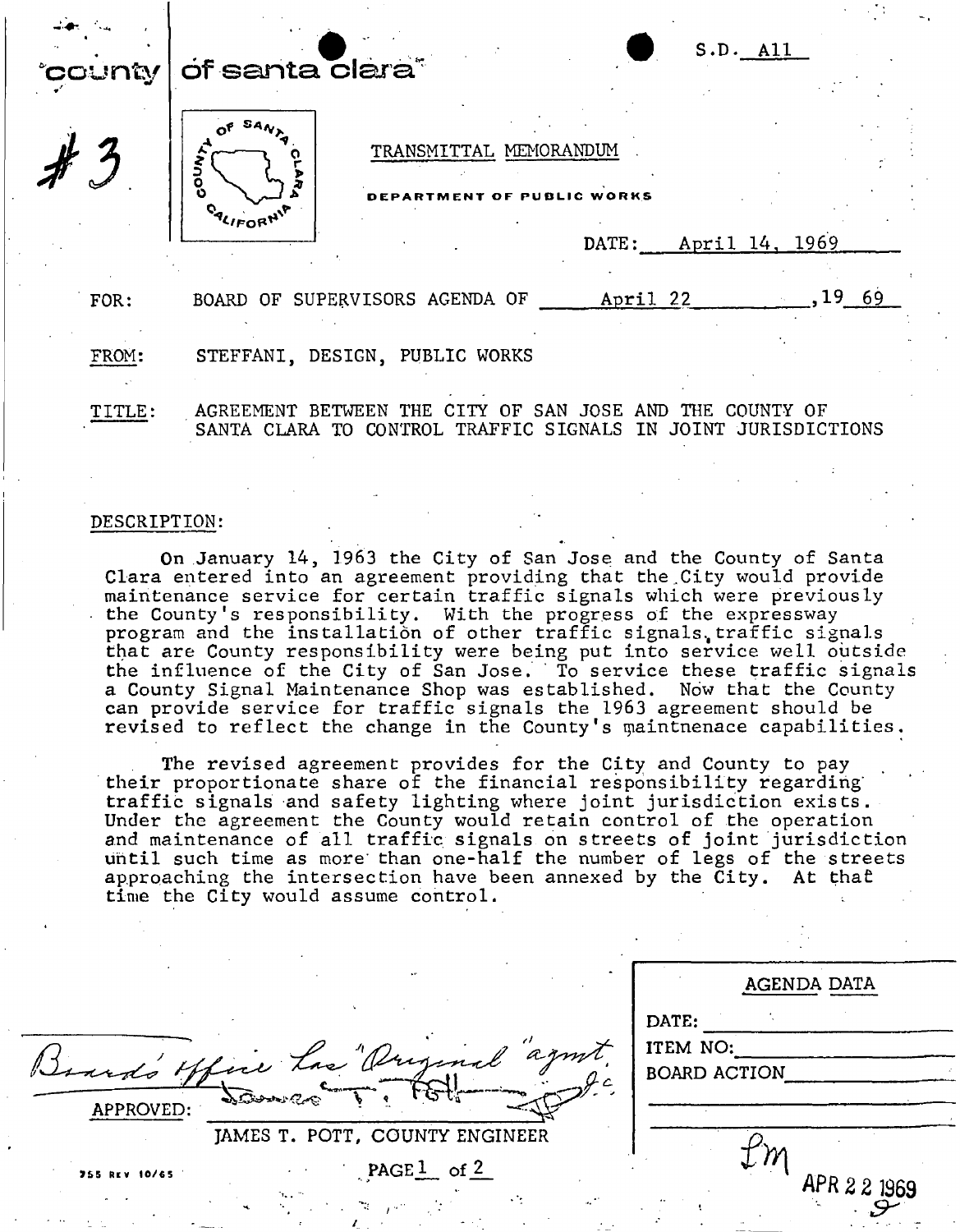1/

*i•* 

TRANSMITTAL MEMORANDUM DATE: April 14, 1969

DATE OF AGENDA: April 22, 1969

TITLE: AGREEMENT BETWEEN THE CITY OF SAN JOSE AND THE COUNTY OF SANTA CLARA TO CONTROL TRAFFIC SIGNALS IN JOINT JURISDICTIONS

Approval of the revised agreement is recommended.

After completion please return to:

City Clerk's Office, Rm. 408 City of San J6se 801 North First Street San Jose, California 95110

Attention: Judy Smith

ECS:RMS:vlh

attachments

•077

PAGE  $2$  of  $2$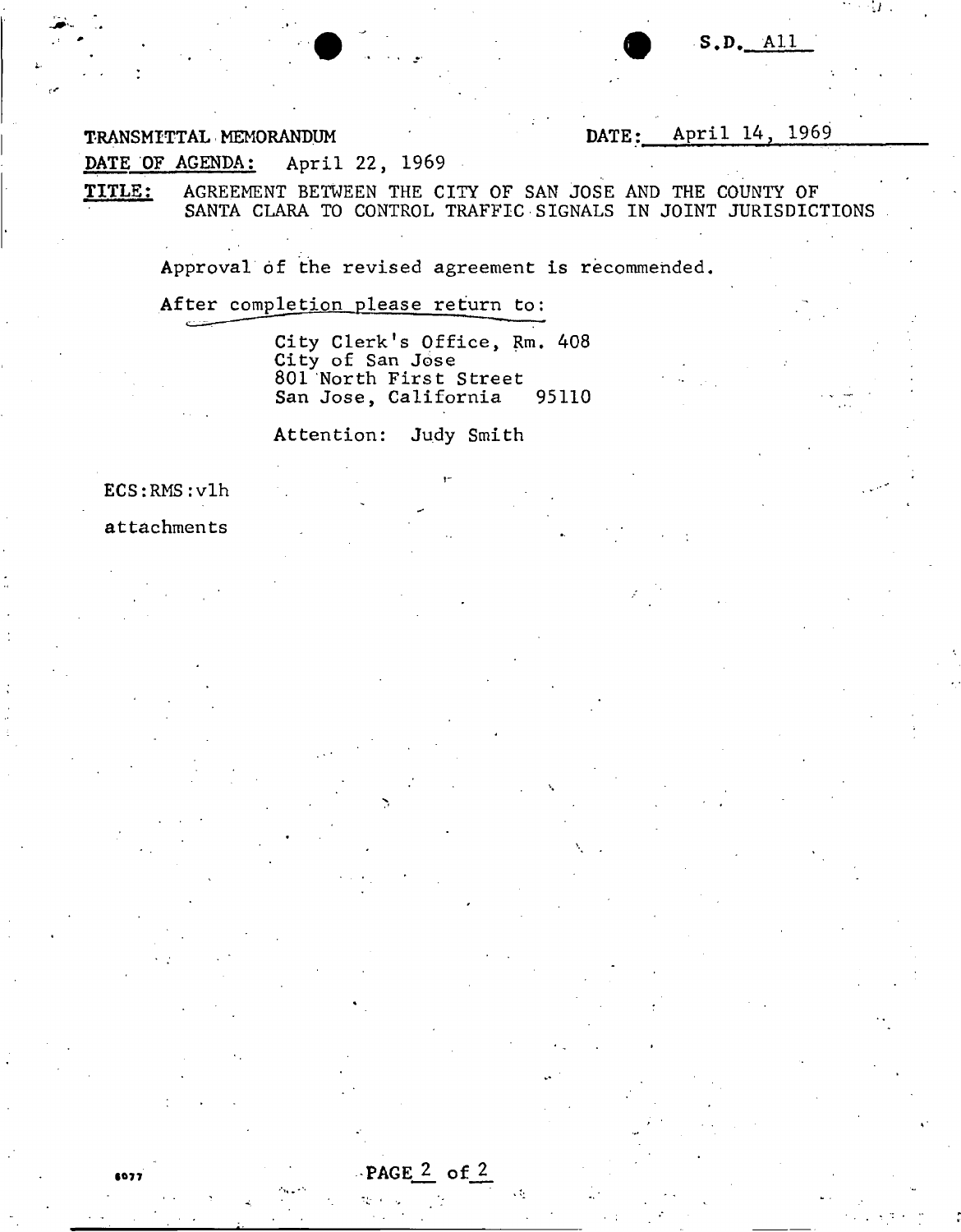# **memorandum**

|                        | I To<br><b>FROM</b>                     |                    |
|------------------------|-----------------------------------------|--------------------|
|                        | Director of Public Works                | Clerk of the Board |
|                        |                                         | <b>DATE</b>        |
| CALIFORMI <sup>R</sup> | Agreement to control traffic signals in | March 7, 1969      |
|                        | joint jurisdictions                     |                    |

For your review and recommendation to the Board of Supervisors.

Please return all papers to this office.

Enclosures: Letter agreement resolution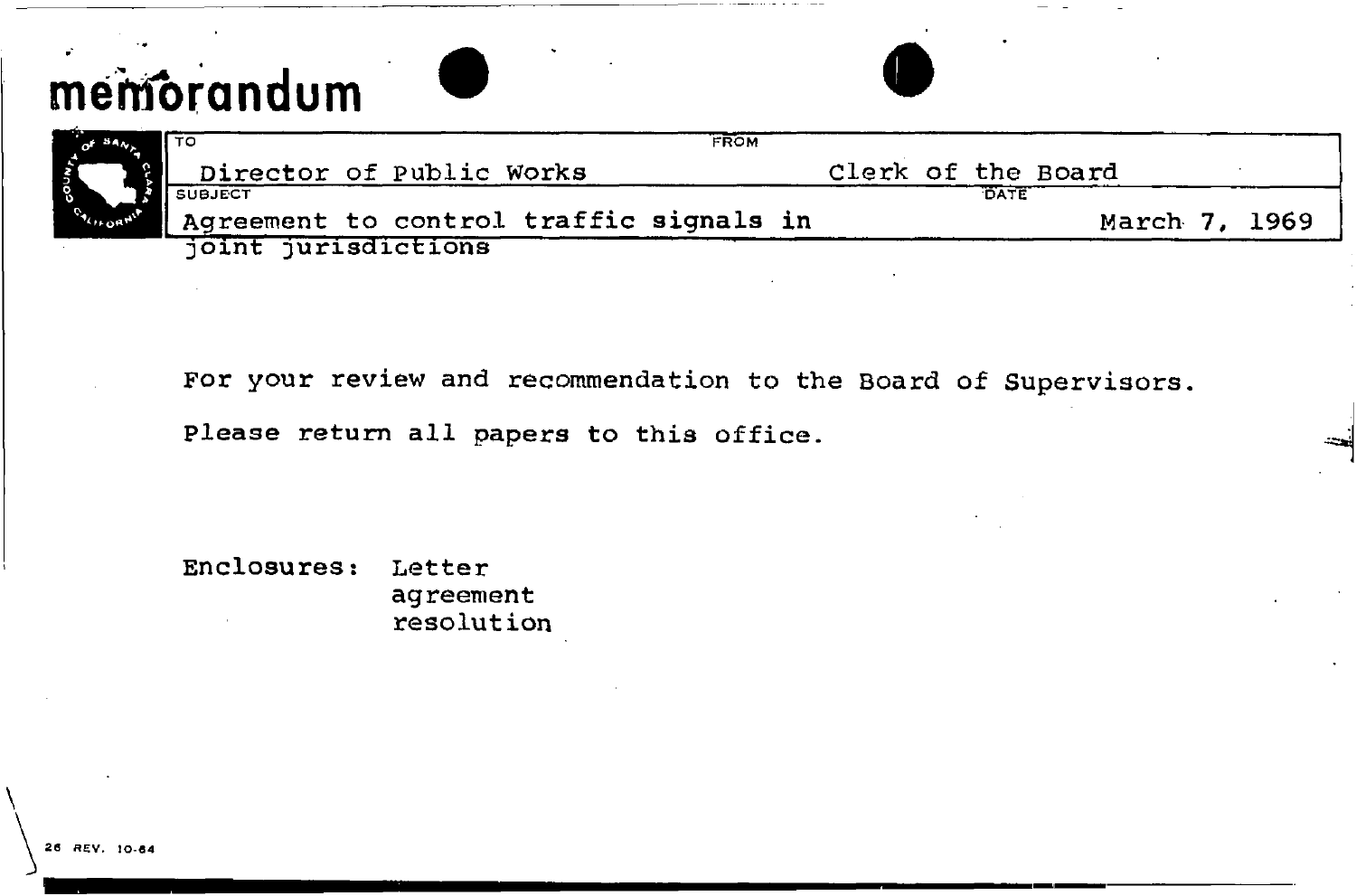



**CIT Y CLER K** 

CITY HALL

**TELEPHON E 292- 3 14 1** 

March 4, 1969

Santa Clara County Board of Supervisors 70 W. Hedding San Jose, California 95110

Attention: Jean Pullan , Clerk

AGREEMENT TO CONTROL TRAFFIC SIGNALS IN JOINT JURISDICTIONS

Enclosed is the original and one copy of the above captioned agreement. Certified copies of the pertaining resolution are attached.

After completion, please return to the attention of: Judy Smith, City Clerk's Office, Room 408, 801 N. 1st Street, SanJJose, California 95110.

A fully executed copy will be returned to you for your files.

Sincerely,

ROY H. HUBBARD ASSISTANT CITY CLERK

By: Judy Smith Deputy City Clerk

Enc.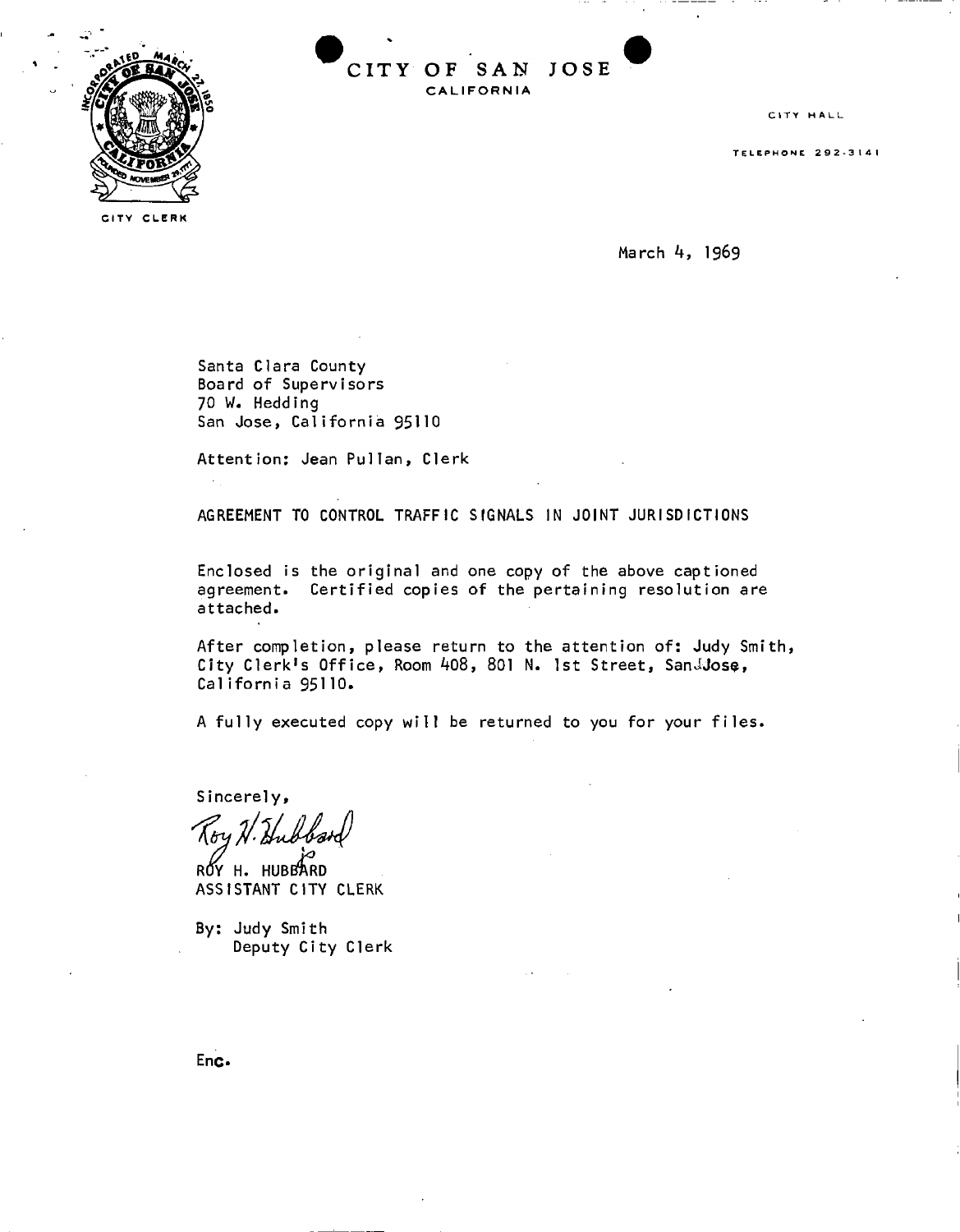$\varepsilon_{O_{\mathcal{A}_{R_{U}}}}\overset{\tilde{\pi}_{\mathcal{E}_{\mathcal{L}_{\mathcal{E}_{\mathcal{E}_{\mathcal{L}}}}}}}{_{O_{F}}\supset U\cap\mathcal{E}_{\tilde{R}_{V/S}}}}$ MAR 6 11 22 AM '69 

 $\ddot{\cdot}$  $\frac{1}{2}$  $\sim$   $\,$  $\frac{1}{\sqrt{2}}$  $\ddot{\phantom{1}}$  $\epsilon_{\rm g}$  $\frac{1}{2}$  $\ddot{\phantom{a}}$ 

 $\frac{1}{2}$ 

 $\frac{1}{2}$ 

 $\mathbb{C}$  $\mathbf{r}$  $\,$  ,  $\hat{\mathbf{v}}_t$  $\bar{z}$  $\frac{1}{2}$  $\mathcal{H}_{\mathcal{L}}$  $\zeta^{\frac{1}{2}}$  $\mathcal{N}_\epsilon$  $\frac{1}{\sqrt{2}}$  $\mathcal{A}$  $\mathbb{R}^2$ 

 $\cdot$  $\bar{z}$  $\sigma$  $\frac{9}{2}$  $\bar{z}$  $\mathbf{r}$  $\frac{1}{2}$  $\ddot{\phantom{a}}$  $\mathbb{R}^3$ J.

 $\mathcal{P}$  $\sum_{i=1}^n \frac{1}{i}$  $\frac{1}{\sqrt{2}}$  $\sim$   $\pm$  $\sim$  C  $\cdot$  $\bar{z}$  $\ddot{\phantom{a}}$ ٠.  $\frac{1}{2}$  $\lambda$ Ó  $\ddot{\phantom{a}}$ 

 $\bar{z}$  $\begin{array}{c} \frac{1}{2} \\ \frac{1}{2} \end{array}$  $\hat{\mathcal{A}}$  $\mathcal{L}$  $\ddot{\phantom{0}}$  $\ddot{\phantom{a}}$ 

 $\mathcal{L}^{\text{max}}$  $\sim$   $\sim$  $\ddot{\cdot}$ u.  $\frac{1}{2}$  $\cdot$  $\frac{1}{\sqrt{2}}$  $\mathcal{L}_{\mathcal{A}}$  $\mathcal{A}$  $\hat{\mathcal{A}}$  $\bar{\mathcal{A}}$  $\ddot{\phantom{a}}$ ò.  $\mathbf{r}$  $\ddot{\phantom{a}}$ 

 $\frac{1}{2}$  $\ddot{\phantom{1}}$  .  $\ddot{\cdot}$  $\ddot{\phantom{0}}$  $\mathbb{R}^2$  $\ddot{\phantom{a}}$  $\frac{1}{2}$  $\ddot{\phantom{1}}$  $\ddot{\phantom{1}}$  $\mathcal{A}$  $\sim$  $\hat{z}$  $\frac{1}{2}$  .  $\bar{z}$  $\hat{\mathcal{I}}$  $\bar{\mathbf{z}}$  $\frac{1}{2} \frac{1}{2}$  $\frac{1}{2}$  .  $\begin{bmatrix} 1 \\ 1 \end{bmatrix}$  $\hat{\mathcal{F}}_1$ 

 $\hat{\gamma}$  $\bar{z}$  $\langle \cdot \rangle$  $\ddot{\ddot{z}}$  $\chi \to$  $\mathbb{Z}^2$ ÷,  $\frac{1}{2}$ 

 $\frac{1}{2}$  $\cdot$  $\ddot{\phantom{a}}$ ţ,  $\overline{a}$  $\mathbb{C}^*$ 

 $\begin{bmatrix} 1 \\ 1 \\ 2 \end{bmatrix}$  $\mathcal{A}^{\mathcal{A}}$  $\overline{\phantom{a}}$ 

÷,  $\bar{\mathcal{L}}$  $\sim \tau^2$ 

 $\ddot{\cdot}$  $\ddot{\phantom{a}}$  $\frac{1}{1}$ 

 $\sim$  .

 $\frac{1}{2}$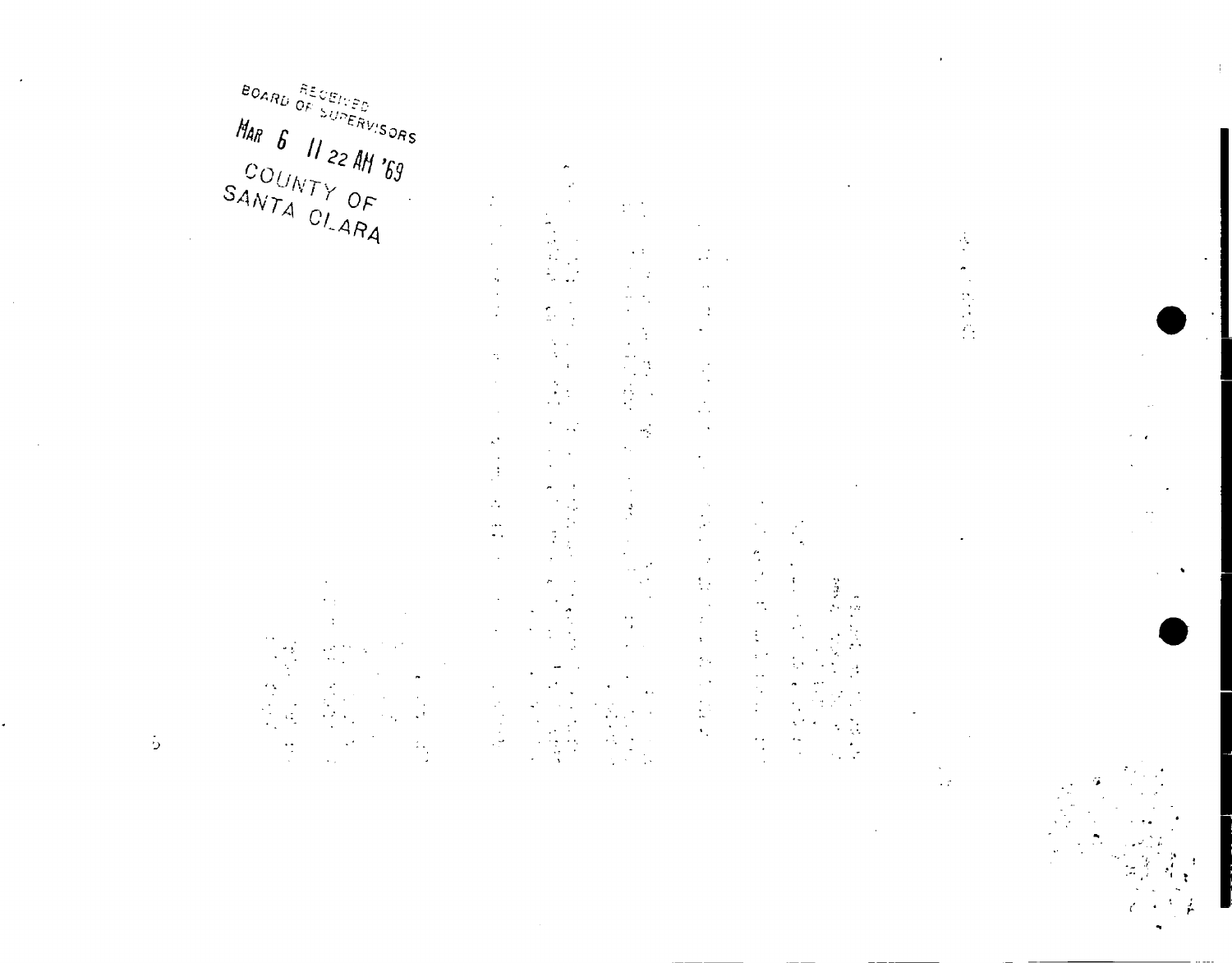## RESOLUTION no. 35126

RESOLUTION OF THE COUNCIL OF THE CITY OF SAN JOSE AUTHORIZING THE MAYOR AND CITY MANAGER TO EXECUTE AN AGREEMENT WITH SANTA CLARA COUNTY FOR CONTROL OF TRAFFIC SIGNALS IN JOINT JURISDICTION OF THE CITY OF SAN JOSE AND SAID COUNTY; AUTHORIZING THE CITY MANAGER AND DIRECTOR OF PUBLIC WORKS TO CARRY OUT THE TERMS AND PROVISIONS OF SAID AGREEMENT ON BEHALF OF THE CITY; AND AUTHORIZING THE DIRECTOR OF PUBLIC WORKS TO PAY TO THE COUNTY OF SANTA CLARA SUCH SUMS OF MONEY AS SHALL BECOME DUE SAID COUNTY UNDER THE AGREEMENT FROM MONEYS PROPERLY APPROPRI-ATED THEREFOR.

BE IT RESOLVED BY THE COUNCIL OF THE CITY OF SAN JOSE:

SECTION 1, The Mayor and City Manager are hereby authorized and directed to execute on behalf of the City of San Jose, that certain agreement between the City of San Jose, a municipal corporation of the. State of California (hereinafter called "City"), and the County of Santa Clara, a political agency of the State of California (hereinafter called "County"), an agreement entitled, "Agreement of the City of San Jose and the County of Santa Clara to Control Traffic Signals in Joint Jurisdiction", form dated  $2/3/69$ , a copy of which is on file In the office of the City Clerk and to which reference is hereby made for all of its terms and provisions.

This agreement provides, among other things, that whenever the City annexes County streets with intersections having traffic signals, the City shall assume the financial responsibility and cost for the maintenance of said signals in proportion to the number of legs the new city streets bear to the total number of street legs approaching the signal or traffic safety lighting.

The actual maintenance and control of the signals or safety lighting will vest in the County until such time as more than onehalf of the street legs approaching the signalized intersection have been annexed by City; provided, however, by mutual agreement and where it is to the "best interest of both jurisdictions, either City or County may maintain and control the intersection signalization but subject to reimbursement of the cost of maintenance and repair in

 $-1-$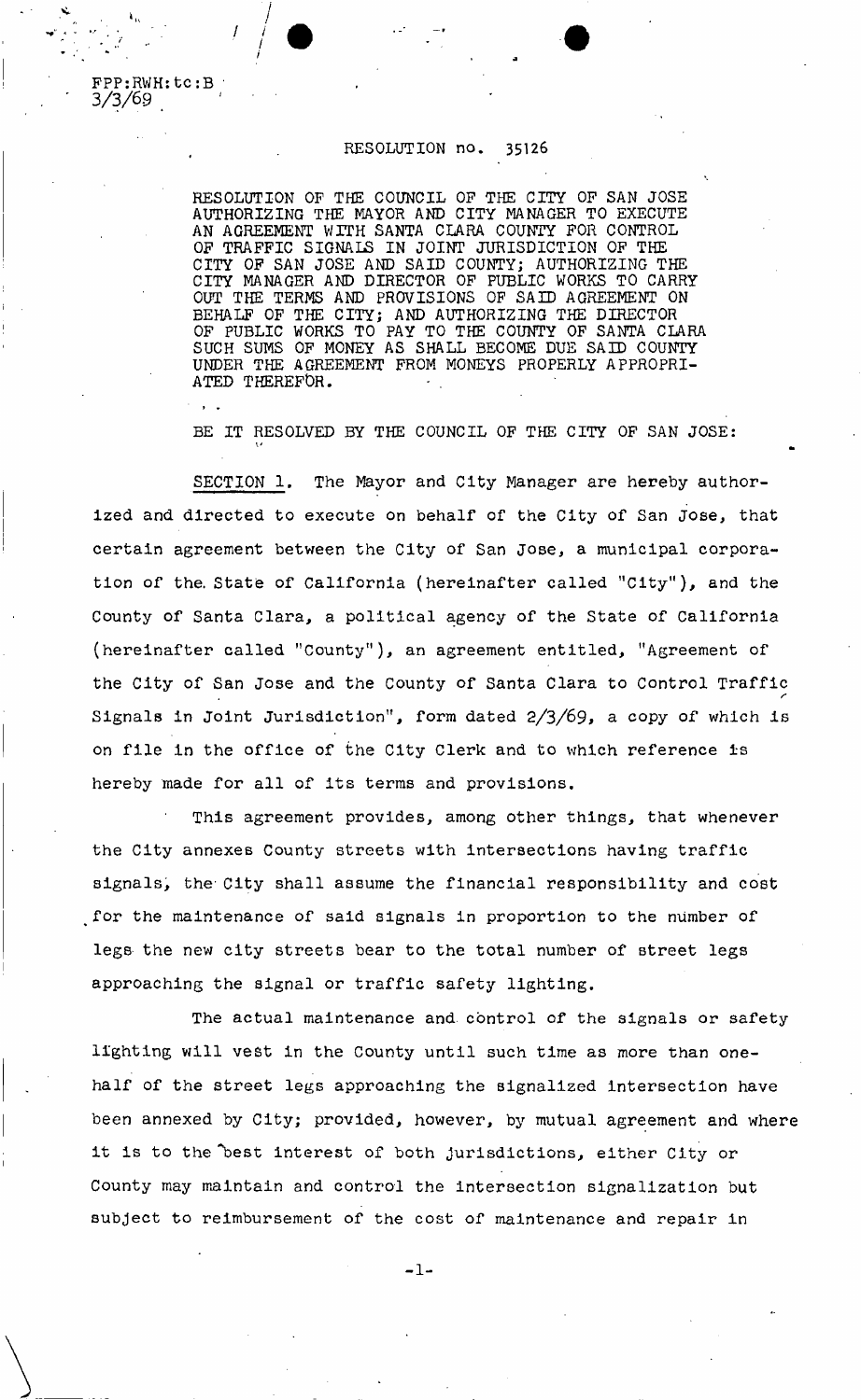proportion to the ownership of street legs approaching the signalized intersection.

Billing and invoicing for the cost of regular maintenance of the traffic signalization subject to the agreement shall be based on the present standard fee per lamp of the signals and shall be made on December 31st and June 30th of each year. Invoicing and billing for repairs caused for any reason other than normal usage shall be made immediately upon ascertainment of the cost of the repair. Payment Qf all the invoiced amount shall be made within thirty (30) days after receipt thereof.

Accurate records of street intersections and traffic control systems located thereat shall be maintained by the City and County traffic divisions.

SECTION 2. The City Manager and the Director of Public Works are hereby authorized to carry out the terms and provisions of said agreement on behalf of the City and the Director of Public Works is hereby authorized to expend such sums of money as shall become due the County under the terms and provisions of said agreement from moneys properly appropriated therefor.

ADOPTED this  $_{3rd}$  day of  $_{March}$ , 1969, by the following vote:

AYES: Councilmen - Colla, Lisher, Miller, Shaffer, Solari and Mineta

-2-

NOES: Councilmen - . None

ABSENT: Councilmen - James

ATTEST:

Vice- Mayor Norman Y. Mineta

g City Clerk **City** Clerk **correct** copy of the original **correct** Francis L. Greiner  $\overline{\text{C}}$  .  $\overline{\text{C}}$  .  $\overline{\text{C}}$  .  $\overline{\text{C}}$  .  $\overline{\text{C}}$  .  $\overline{\text{C}}$  .  $\overline{\text{C}}$  .  $\overline{\text{C}}$  .  $\overline{\text{C}}$  .  $\overline{\text{C}}$  .  $\overline{\text{C}}$  .  $\overline{\text{C}}$  .  $\overline{\text{C}}$  .  $\overline{\text{C}}$  .  $\overline{\text{C}}$  .  $\overline{\text{$ Francis L. Greiner<br>  $\Delta$ Hoot:  $M_{\rm m,0}$  $\frac{1}{\sqrt{2}}\frac{1}{\sqrt{2}}\left(\frac{1}{\sqrt{2}}\right)^{1/2}$ **FRANCIS L. GREINER**  City Clerk of the City of San  $\overline{\text{County}}$  of Santa, Clara, State of Co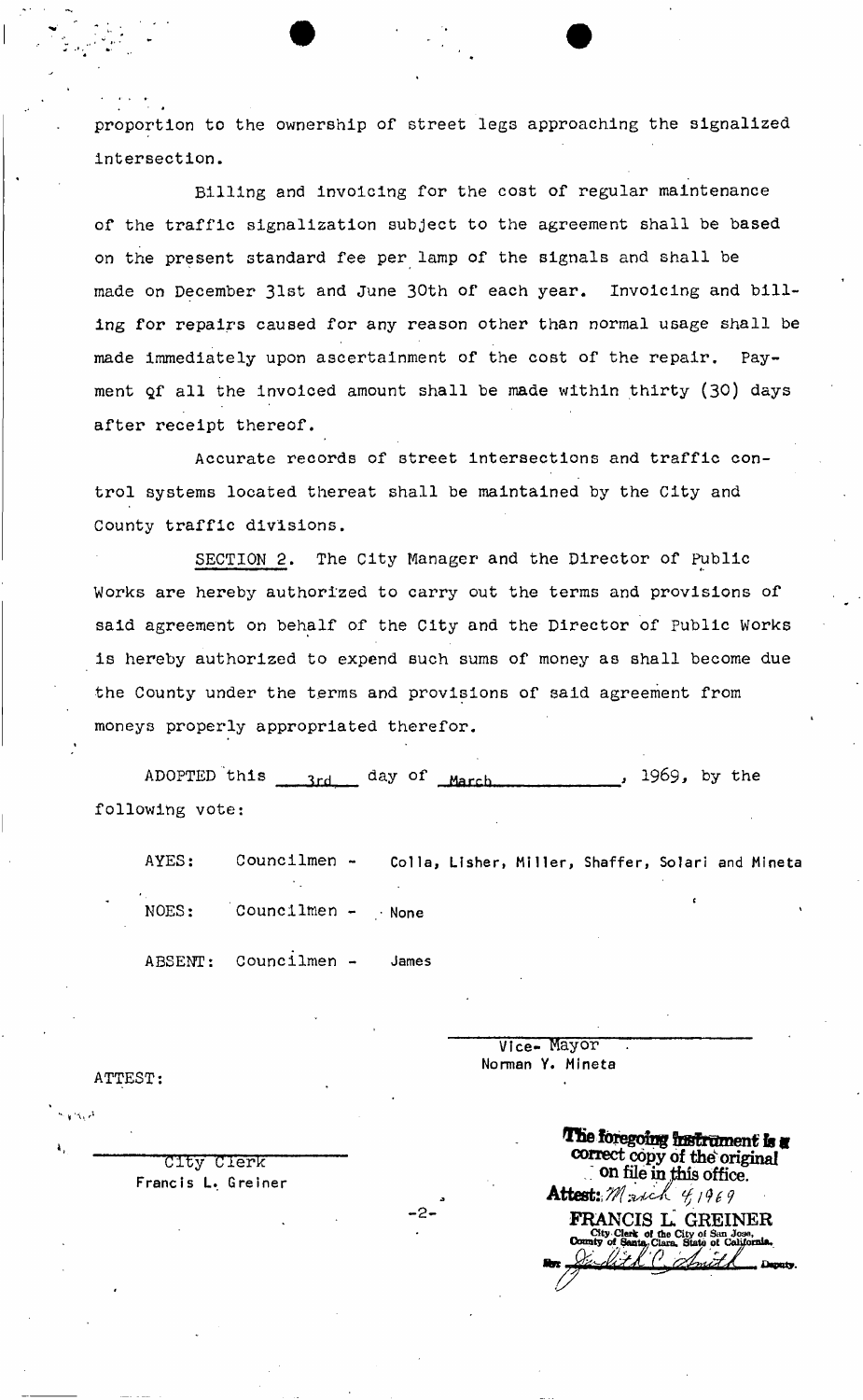

**CIT Y OF SA N JOS E CAL I FOR N IA** 

**CIT Y HAL L** 

**TELEPHON E 292-31 4** 

**CIT Y CLER K** 

May 1, 1969

County of Santa Clara Board of Supervisors 70 W. Hedding

Attention: Jean Pullan , Clerk

Gent 1emen:

Enclosed is an executed copy of <u>Agreement to Control Traffic</u>

Signals in Joint Jurisdictions

for your files.

Sincerely ,

ROY H. HUBBARD ASSISTANT CITY CLERK

Julith C. Amith  $By:$ 

Enc.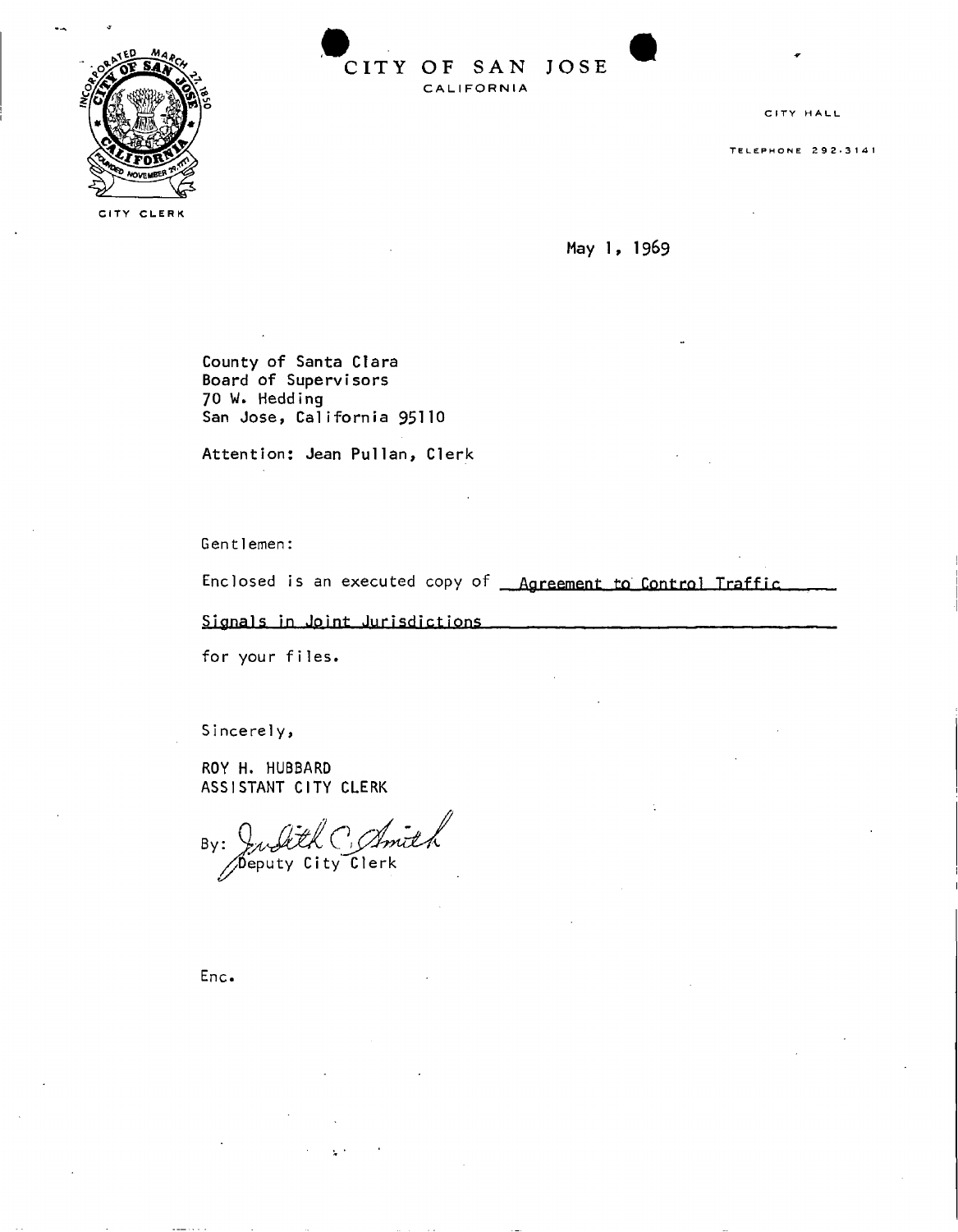HEUE LED Har 2 11 28 AM '69 COUNTY OF

**Contractor** 

## SANTA CLARA

 $\frac{1}{2} \frac{1}{2} \left( \frac{1}{2} \right)$ 

 $\sim$   $\sim$ 

 $\label{eq:2} \frac{1}{2}\sum_{i=1}^n\frac{1}{2}\sum_{j=1}^n\frac{1}{2}\sum_{j=1}^n\frac{1}{2}\sum_{j=1}^n\frac{1}{2}\sum_{j=1}^n\frac{1}{2}\sum_{j=1}^n\frac{1}{2}\sum_{j=1}^n\frac{1}{2}\sum_{j=1}^n\frac{1}{2}\sum_{j=1}^n\frac{1}{2}\sum_{j=1}^n\frac{1}{2}\sum_{j=1}^n\frac{1}{2}\sum_{j=1}^n\frac{1}{2}\sum_{j=1}^n\frac{1}{2}\sum_{j=1}^n\frac{$  $\mathbf{r}$ 

 $\sim$  $\mathcal{L}^{\mathcal{L}}(x)$  and  $\mathcal{L}^{\mathcal{L}}(x)$  are the set of the set of the set of the set of the set of the set of the set of the set of the set of the set of the set of the set of the set of the set of the set of the set of ki ki

. The properties of the set of the set of the set of the set of the set of the set of the set of the set of the set of the set of the set of the set of the set of the set of the set of the set of the set of the set of the  $\sim 10^{11}$  km

 $\label{eq:2.1} \mathcal{L}^{\mathcal{A}}(\mathcal{A}) = \mathcal{L}^{\mathcal{A}}(\mathcal{A}) = \mathcal{L}^{\mathcal{A}}(\mathcal{A}) = \mathcal{L}^{\mathcal{A}}(\mathcal{A}) = \mathcal{L}^{\mathcal{A}}(\mathcal{A})$ 

 $\begin{aligned} \frac{1}{2} \left( \frac{1}{2} \sum_{i=1}^{n} \frac{1}{2} \left( \frac{1}{2} \sum_{i=1}^{n} \frac{1}{2} \left( \frac{1}{2} \sum_{i=1}^{n} \frac{1}{2} \right) \right) \right) \\ \frac{1}{2} \left( \sum_{i=1}^{n} \frac{1}{2} \sum_{i=1}^{n} \frac{1}{2} \left( \frac{1}{2} \sum_{i=1}^{n} \frac{1}{2} \sum_{i=1}^{n} \frac{1}{2} \sum_{i=1}^{n} \frac{1}{2} \right) \right) \end{aligned}$ 

 $\label{eq:2.1} \omega_{\rm{eff}} = \frac{2}{\pi} \frac{1}{\omega_{\rm{eff}}} \, .$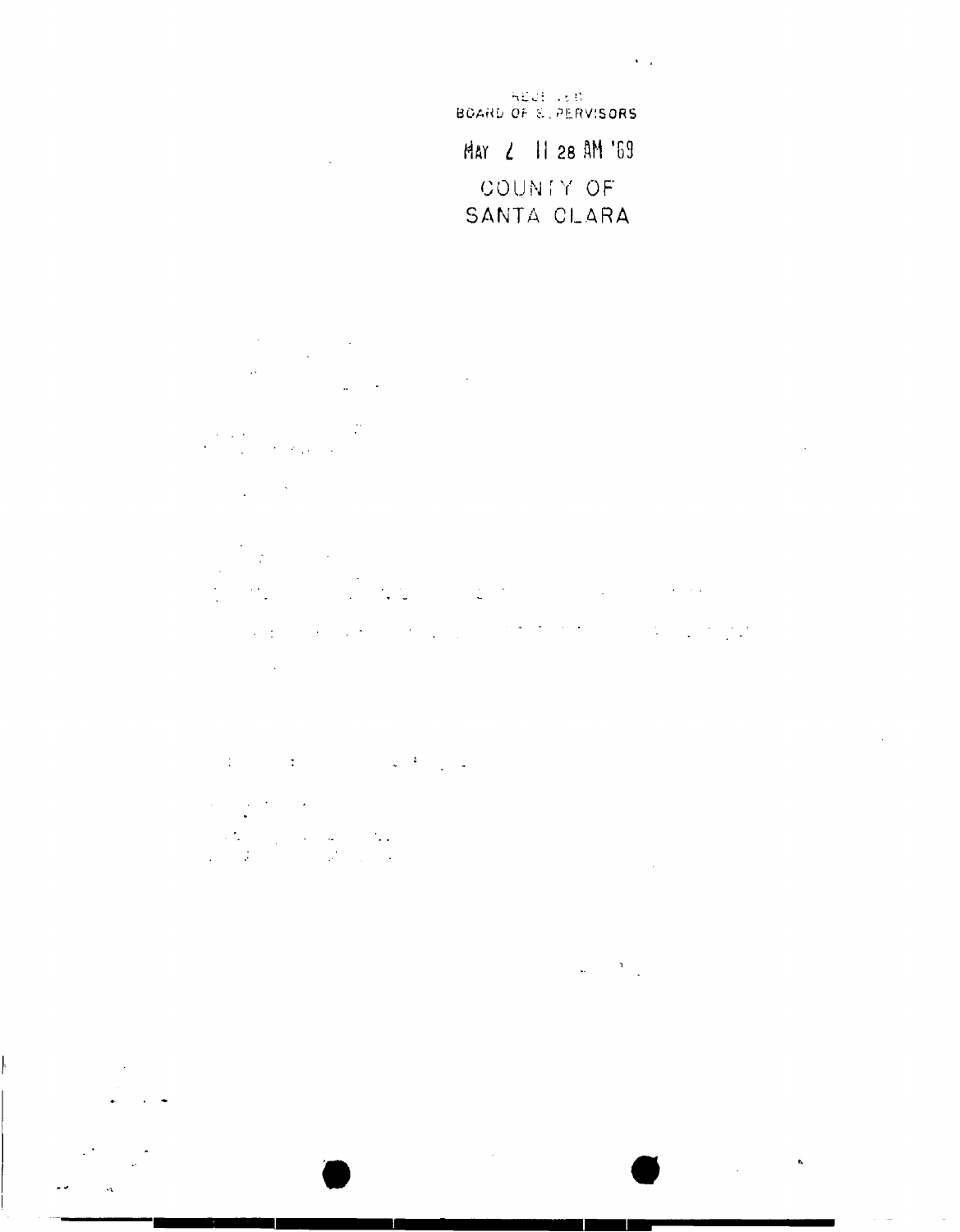Conte - Conte

Ű.

**April 22, 1969** 

City Clerk's Office, Room 408 **City of San Jose 301 North First Street**  San Jose, California 95110

 $\frac{1}{2}$  S  $\sim$  10  $\sim$ 

**Attentions Judy Smith** 

Subject: Agreement with **City of San Jose**  For **Control Traffic Signals in Joint Jurisdictions** 

## Dear **Miss Smiths**

Enclosed you will find an original and  $1$  copies of an agreement between the County of Santa Clara and the party (ies) named above. The Board of Supervisors at **its** regularly scheduled meeting on **Aprir 22, 1969**  authorized its Chairman to execute this agreement on behalf of the County.

After execution of all copies, we would appreciate your returning  $\frac{1}{\sqrt{2}}$  copy (ies) to this office.

Very truly yours,

 $\mathcal{L}^{\text{max}}_{\text{max}}$  . The second contract of the second contract of the second contract of the second contract of the second contract of the second contract of the second contract of the second contract of the second con

JEAN PULLAN, Clerk of the Board of Supervisors

By

Deputy Clerk

JP: jm Encls. **cc\* Public Works** 

No. 1